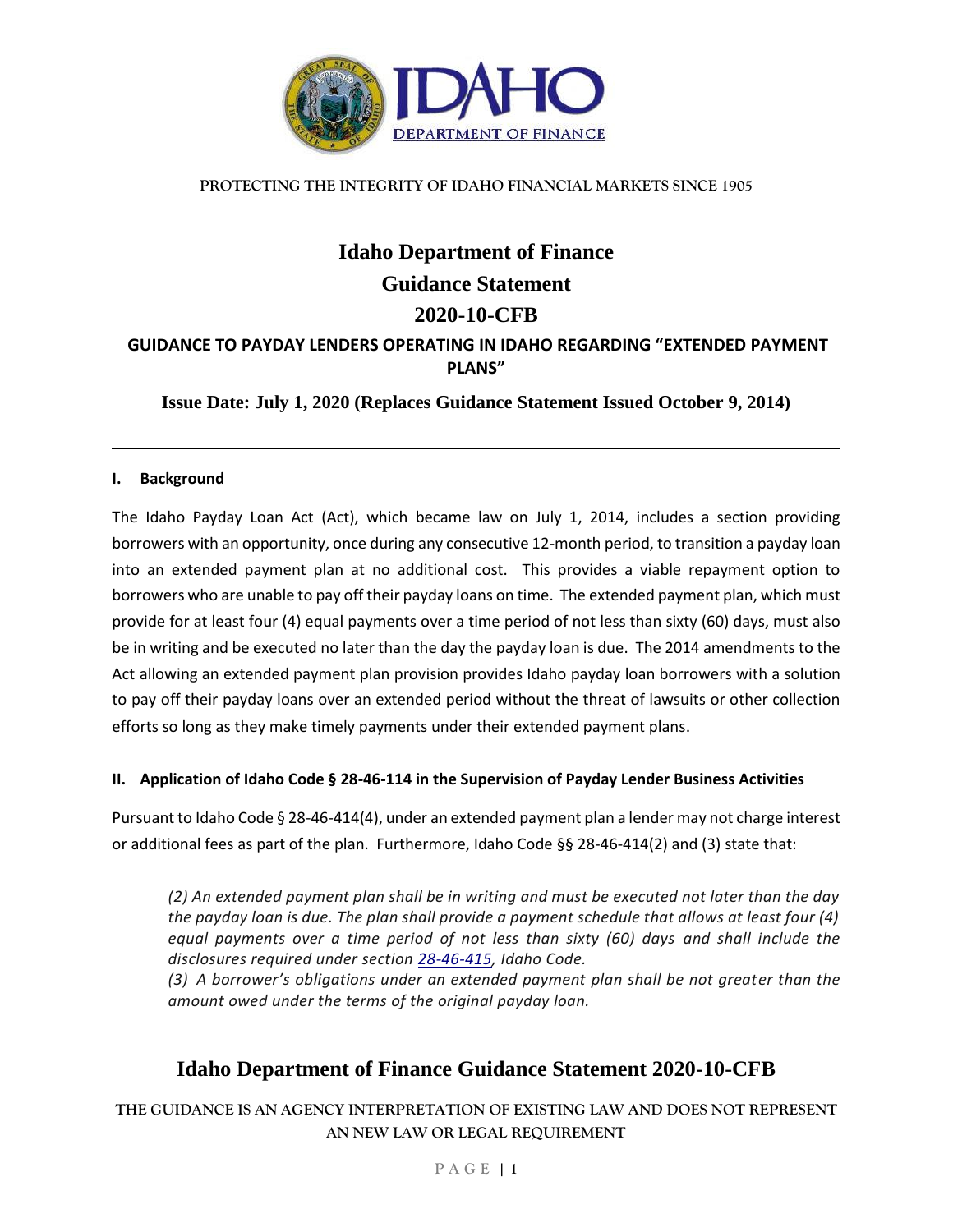

#### **PROTECTING THE INTEGRITY OF IDAHO FINANCIAL MARKETS SINCE 1905**

The Idaho Department of Finance interprets these provisions to mean that an extended payment plan should not result in repayment terms that are less favorable than those of the original loan obligation. Therefore, in its supervision of payday lender business practices, the Department will apply the following standards when reviewing extended payment plans.

- $\triangleright$  The Department would consider an extended payment plan to meet the purposes of the Act where it incorporates four equal installment payments over not less than sixty (60) days, and where the payments are scheduled in a way that maximizes the consumer's ability to utilize the Plan for its intended purpose of successfully paying off the consumer's payday loan debt. A payment schedule that maximizes a consumer's ability to utilize the extended payment plan is one wherein the initial installment is either scheduled to be paid following a period equal to or greater than the initial period of the loan, or for a period no less than two weeks from the date the consumer enters into the plan, whichever is greater.
- $\triangleright$  The Department would consider an extended payment plan to not meet the purposes of the Act where the payments are scheduled in a way that provides no immediate benefit to the consumer seeking to enter into the plan. For example, an extended payment plan that requires a consumer to make an immediate payment upon entering the plan, regardless of the amount, would circumvent the purposes of providing relief to a consumer who has already indicated an inability to repay the existing obligation, or who may not be able to afford the cost of renewing the existing payday loan.

#### **III. Summary**

It is the Department's position that offering an extended payment plan that does not meet the purposes of the Act and of Idaho Code § 28-46-414 is an unfair act or practice under Idaho Code § 28-46-413(8). The Department will apply the foregoing standard in its review of extended payment plans in its supervision of payday lenders' business activities in Idaho.

## **Idaho Department of Finance Guidance Statement 2020-10-CFB**

**THE GUIDANCE IS AN AGENCY INTERPRETATION OF EXISTING LAW AND DOES NOT REPRESENT AN NEW LAW OR LEGAL REQUIREMENT**